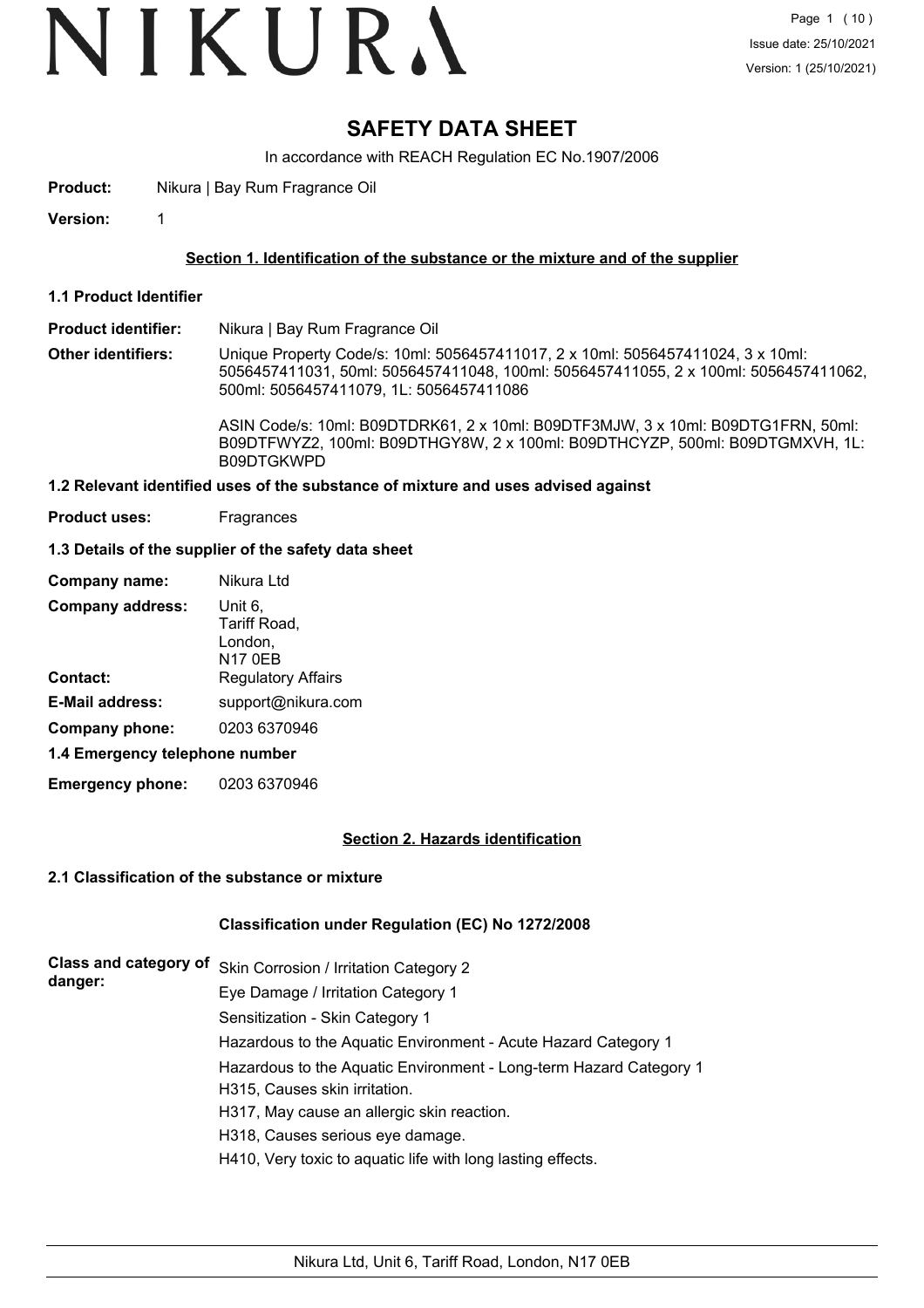# **SAFETY DATA SHEET**

In accordance with REACH Regulation EC No.1907/2006

**Product:** Nikura | Bay Rum Fragrance Oil

**Version:** 1

**2.2 Label elements**

|                                     | Classification under Regulation (EC) No 1272/2008                                                                                                                                                                                                                                                                                                                                                                                                                                                                                                                                                                                                                                                                                                                                                                                                                            |
|-------------------------------------|------------------------------------------------------------------------------------------------------------------------------------------------------------------------------------------------------------------------------------------------------------------------------------------------------------------------------------------------------------------------------------------------------------------------------------------------------------------------------------------------------------------------------------------------------------------------------------------------------------------------------------------------------------------------------------------------------------------------------------------------------------------------------------------------------------------------------------------------------------------------------|
| Signal word:                        | Danger                                                                                                                                                                                                                                                                                                                                                                                                                                                                                                                                                                                                                                                                                                                                                                                                                                                                       |
| <b>Hazard statements:</b>           | H315, Causes skin irritation.<br>H317, May cause an allergic skin reaction.<br>H318, Causes serious eye damage.<br>H410, Very toxic to aquatic life with long lasting effects.                                                                                                                                                                                                                                                                                                                                                                                                                                                                                                                                                                                                                                                                                               |
| <b>Supplemental</b><br>Information: | EUH208, Contains 1-Cyclopropylmethyl-4-methoxybenzene, 10-Undecenal, Coumarin,<br>Eugenol, Isoeugenyl methyl ether, Piperonal, alpha-Pinene, beta-Caryophyllene, beta-Pinene,<br>d-Limonene, dl-Citronellol, I-Citronellol, trans-Anethole. May produce an allergic reaction.                                                                                                                                                                                                                                                                                                                                                                                                                                                                                                                                                                                                |
| <b>Precautionary</b><br>statements: | P261, Avoid breathing vapour or dust.<br>P264, Wash hands and other contacted skin thoroughly after handling.<br>P272, Contaminated work clothing should not be allowed out of the workplace.<br>P273, Avoid release to the environment.<br>P280, Wear protective gloves/eye protection/face protection.<br>P302/352, IF ON SKIN: Wash with plenty of soap and water.<br>P305/351/338, IF IN EYES: Rinse cautiously with water for several minutes. Remove contact<br>lenses, if present and easy to do. Continue rinsing.<br>P310, Immediately call a POISON CENTER or doctor/physician.<br>P333/313, If skin irritation or rash occurs: Get medical advice/attention.<br>P362, Take off contaminated clothing and wash before reuse.<br>P391, Collect spillage.<br>P501, Dispose of contents/container to approved disposal site, in accordance with local<br>regulations. |
| Pictograms:                         |                                                                                                                                                                                                                                                                                                                                                                                                                                                                                                                                                                                                                                                                                                                                                                                                                                                                              |
| 2.3 Other hazards                   |                                                                                                                                                                                                                                                                                                                                                                                                                                                                                                                                                                                                                                                                                                                                                                                                                                                                              |
| Other hazards:                      | None                                                                                                                                                                                                                                                                                                                                                                                                                                                                                                                                                                                                                                                                                                                                                                                                                                                                         |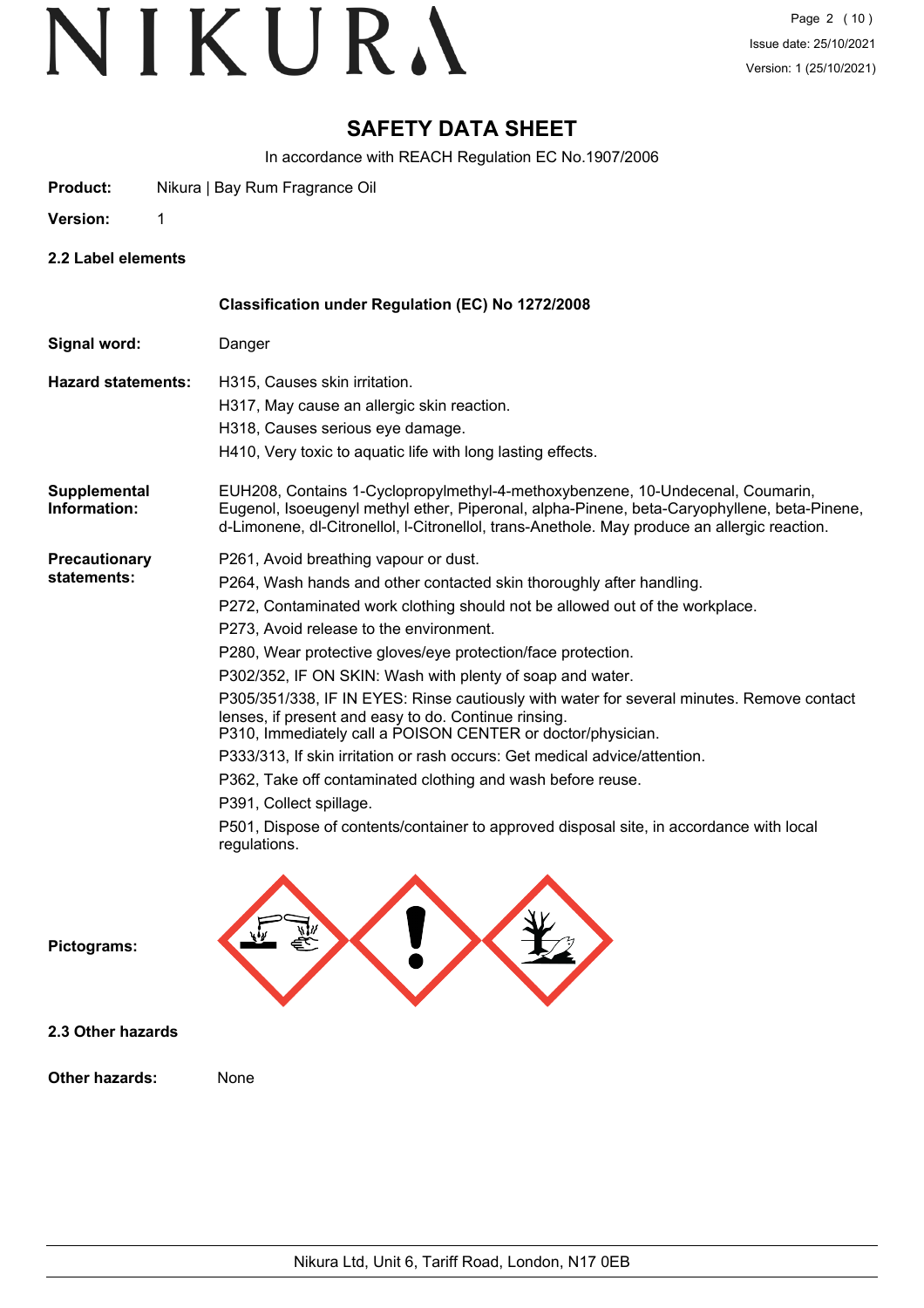# **SAFETY DATA SHEET**

In accordance with REACH Regulation EC No.1907/2006

**Product:** Nikura | Bay Rum Fragrance Oil

**Version:** 1

# **Section 3. Composition / information on ingredients**

#### **3.2 Mixtures**

#### **Contains:**

| <b>Name</b>                                                                              | <b>CAS</b> | <b>EC</b> | <b>REACH Registration</b><br>No. | %           | <b>Classification for</b><br>(CLP) 1272/2008                                                                                            |
|------------------------------------------------------------------------------------------|------------|-----------|----------------------------------|-------------|-----------------------------------------------------------------------------------------------------------------------------------------|
| Linalool                                                                                 | 78-70-6    | 201-134-4 |                                  | 10-<20%     | Skin Irrit. 2-Eye Irrit. 2-<br>Skin Sens. 1B;H315-<br>H317-H319,-                                                                       |
| 1,3,4,6,7,8-Hexahydro-<br>$4,6,6,7,8,8$ -<br>hexamethylcyclopenta-<br>gamma-2-benzopyran | 1222-05-5  | 214-946-9 |                                  | 10-<20%     | Aquatic Acute 1-<br>Aquatic Chronic 1;<br>H410,-                                                                                        |
| alpha-Terpineol                                                                          | 98-55-5    | 202-680-6 |                                  | 5-<10%      | Skin Irrit. 2-Eye Irrit. 2;<br>H315-H319,-                                                                                              |
| Acetyl cedrene                                                                           | 32388-55-9 | 251-020-3 |                                  | 5-<10%      | Skin Sens. 1B-Aquatic<br>Acute 1-Aquatic<br>Chronic 1; H317-H410,-                                                                      |
| Linalyl acetate                                                                          | 115-95-7   | 204-116-4 |                                  | 5-<10%      | Skin Irrit. 2-Skin Sens.<br>1B;H315-H317.-                                                                                              |
| <b>I</b> d-Limonene                                                                      | 5989-27-5  | 227-813-5 |                                  | 1-<5%       | Flam. Liq. 3-Skin Irrit.<br>2-Skin Sens. 1B-Asp.<br>Tox 1-Aquatic Acute 1-<br>Aquatic Chronic 3;<br>H226-H304-H315-<br>H317-H400-H412,- |
| Geraniol                                                                                 | 106-24-1   | 203-377-1 |                                  | $1 - 5%$    | Skin Irrit. 2-Eye Dam.<br>1-Skin Sens. 1; H315-<br>H317-H318,-                                                                          |
| Coumarin                                                                                 | 91-64-5    | 202-086-7 |                                  | 1-<5%       | Acute Tox, 4-Skin<br><u>Sens. 1B;H302-H317,-</u>                                                                                        |
| Piperonal                                                                                | 120-57-0   | 204-409-7 |                                  | 1-<5%       | Skin Sens. 1B; H317,-                                                                                                                   |
| Benzyl acetate                                                                           | 140-11-4   | 205-399-7 |                                  | 1-<5%       | Aquatic Chronic 3;<br>H412,-                                                                                                            |
| Isoeugenyl methyl ether 93-16-3                                                          |            | 202-224-6 |                                  | 1-<5%       | Skin Sens. 1B;H317,-                                                                                                                    |
| p-Methoxybenzaldehyde 123-11-5                                                           |            | 204-602-6 |                                  | 1-<5%       | Aquatic Chronic 3;<br>H412.-                                                                                                            |
| Eugenol                                                                                  | 97-53-0    | 202-589-1 |                                  | 1-<5%       | Eye Irrit. 2-Skin Sens.<br>1B;H317-H319,-                                                                                               |
| Patchouli alcohol                                                                        | 5986-55-0  | 227-807-2 |                                  | 1-<5%       | Aquatic Chronic 2;<br>H411,-                                                                                                            |
| <b>I</b> beta-Pinene                                                                     | 127-91-3   | 204-872-5 |                                  | $0.1 - 1\%$ | Flam. Liq. 3-Skin Irrit.<br>2-Skin Sens. 1B-Asp.<br>Tox 1-Aquatic Acute 1-<br>Aquatic Chronic 1;<br>H226-H304-H315-<br>H317-H410,-      |
| 10-Undecenal                                                                             | 112-45-8   | 203-973-1 |                                  | $0.1 - 1\%$ | Skin Sens. 1B-Aquatic<br>Chronic 3; H317-H412,-                                                                                         |
| trans-Anethole                                                                           | 4180-23-8  | 224-052-0 |                                  | $0.1 - 1\%$ | Skin Sens. 1B; H317,-                                                                                                                   |
| 1-Cyclopropylmethyl-4-<br>methoxybenzene                                                 | 16510-27-3 | 444-110-0 |                                  | $0.1 - 1\%$ | Eye Irrit. 2-Skin Sens.<br>1B-Aquatic Chronic 2;<br>H317-H319-H411,-                                                                    |
| dl-Citronellol                                                                           | 106-22-9   | 203-375-0 |                                  | 0.1-<1%     | Skin Irrit. 2-Eye Irrit. 2-<br>Skin Sens. 1B;H315-<br>H317-H319,-                                                                       |
| p-Mentha-1,4-diene                                                                       | 99-85-4    | 202-794-6 |                                  | 0.1-<1%     | Flam. Liq. 3-Repr. 2-<br>Asp. Tox 1;H226-H304-<br>H361,-                                                                                |
| beta-Caryophyllene                                                                       | 87-44-5    | 201-746-1 |                                  | 0.1-<1%     | Skin Sens. 1B-Asp.<br>Tox 1-Aquatic Chronic<br>4;H304-H317-H413,-                                                                       |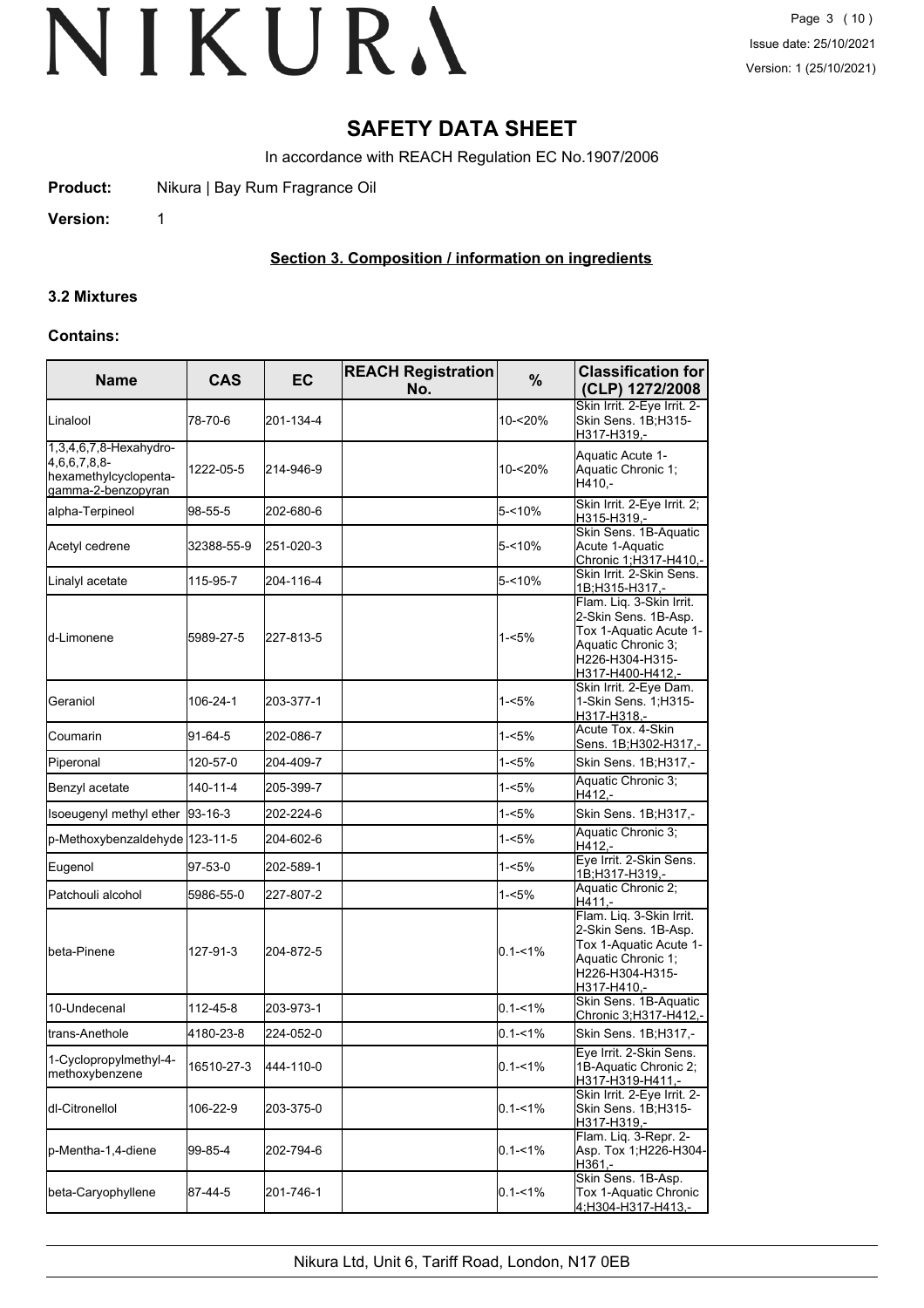# **SAFETY DATA SHEET**

In accordance with REACH Regulation EC No.1907/2006

**Product:** Nikura | Bay Rum Fragrance Oil

### **Version:** 1

| alpha-Cedrene  | 469-61-4  | 207-418-4 | $0.1 - 1\%$ | Asp. Tox 1-Aquatic<br>Acute 1-Aquatic<br>Chronic 1;H304-H410,-                                                                                           |
|----------------|-----------|-----------|-------------|----------------------------------------------------------------------------------------------------------------------------------------------------------|
| alpha-Pinene   | 80-56-8   | 201-291-9 | $0.1 - 1\%$ | Flam. Lig. 3-Acute Tox.<br>4-Skin Irrit. 2-Skin<br>Sens. 1B-Asp. Tox 1-<br>Aquatic Acute 1-<br>Aquatic Chronic 1;<br>H226-H302-H304-<br>H315-H317-H410.- |
| II-Citronellol | 7540-51-4 | 231-415-7 | $0.1 - 1\%$ | Skin Irrit. 2-Eye Irrit. 2-<br>Skin Sens. 1B;H315-<br>H317-H319.-                                                                                        |
| Myrcene        | 123-35-3  | 204-622-5 | $0.1 - 1\%$ | Flam. Lig. 3-Skin Irrit.<br>2-Eye Irrit. 2-Asp. Tox<br>1-Aquatic Acute 1-<br>Aquatic Chronic 2;<br>H226-H304-H315-<br>H319-H400-H411.-                   |

# **Substances with Community workplace exposure limits:**

Not Applicable

# **Substances that are persistent, bioaccumulative and toxic or very persistent and very bioaccumulative, greater than 0.1%:**

Not Applicable

### **Section 4. First-aid measures**

### **4.1 Description of first aid measures**

**Inhalation:** Remove from exposure site to fresh air, keep at rest, and obtain medical attention.

- **Eye exposure:** IF IN EYES: Rinse cautiously with water for several minutes. Remove contact lenses, if present and easy to do. Continue rinsing.
- **Skin exposure:** IF ON SKIN: Wash with plenty of soap and water.

**Ingestion:** Rinse mouth with water and obtain medical attention.

### **4.2 Most important symptoms and effects, both acute and delayed**

Causes skin irritation.

May cause an allergic skin reaction.

Causes serious eye damage.

### **4.3 Indication of any immediate medical attention and special treatment needed**

None expected, see Section 4.1 for further information.

# **SECTION 5: Firefighting measures**

# **5.1 Extinguishing media**

Suitable media: Carbon dioxide, Dry chemical, Foam.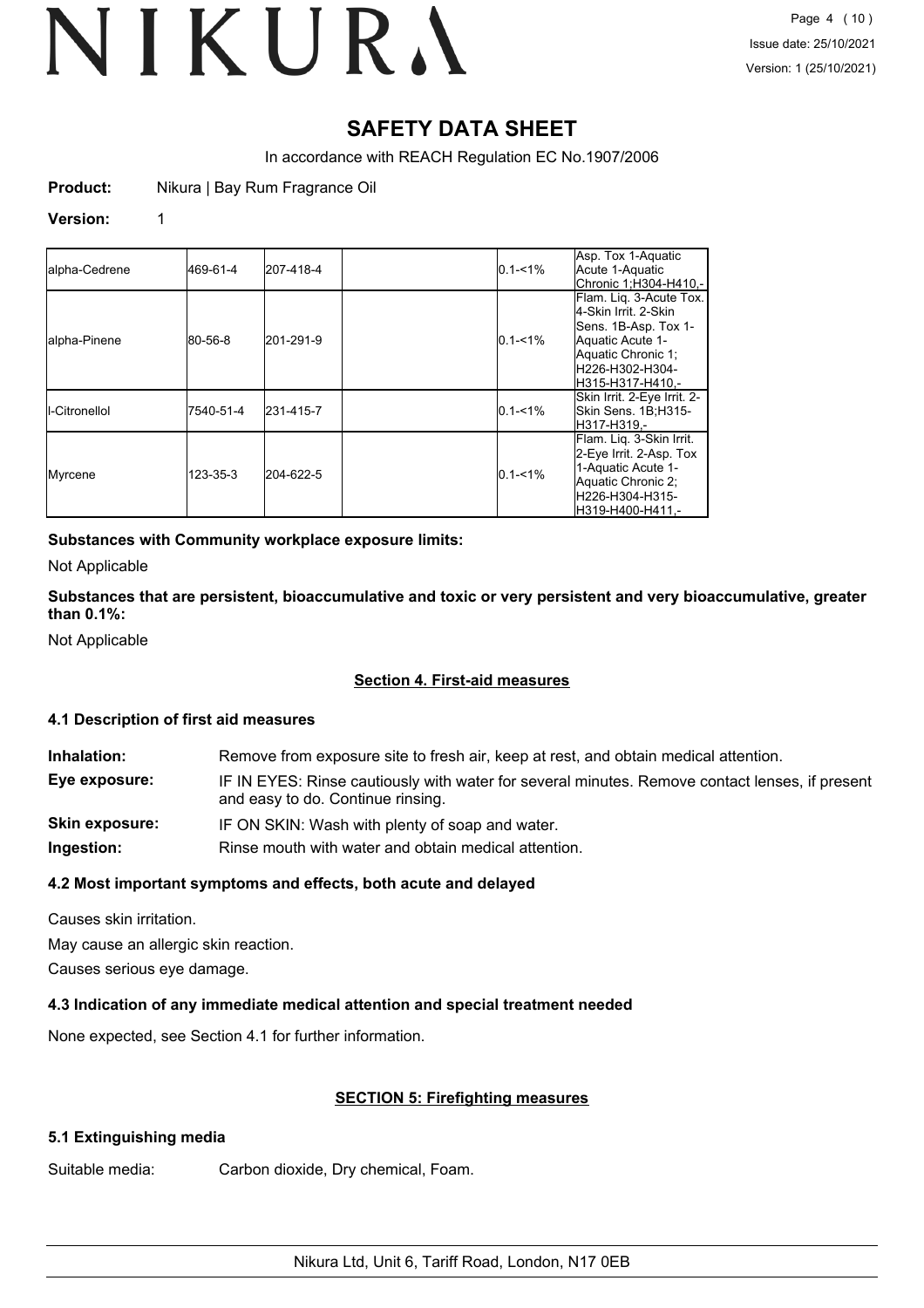# **SAFETY DATA SHEET**

In accordance with REACH Regulation EC No.1907/2006

**Product:** Nikura | Bay Rum Fragrance Oil

**Version:** 1

# **5.2 Special hazards arising from the substance or mixture**

In case of fire, may be liberated: Carbon monoxide, Unidentified organic compounds.

# **5.3 Advice for fire fighters:**

In case of insufficient ventilation, wear suitable respiratory equipment.

### **Section 6. Accidental release measures**

### **6.1 Personal precautions, protective equipment and emergency procedures:**

Avoid inhalation. Avoid contact with skin and eyes. See protective measures under Section 7 and 8.

### **6.2 Environmental precautions:**

Keep away from drains, surface and ground water, and soil.

### **6.3 Methods and material for containment and cleaning up:**

Remove ignition sources. Provide adequate ventilation. Avoid excessive inhalation of vapours. Contain spillage immediately by use of sand or inert powder. Dispose of according to local regulations.

### **6.4 Reference to other sections:**

Also refer to sections 8 and 13.

# **Section 7. Handling and storage**

### **7.1 Precautions for safe handling:**

Keep away from heat, sparks, open flames and hot surfaces. - No smoking. Use personal protective equipment as required. Use in accordance with good manufacturing and industrial hygiene practices. Use in areas with adequate ventilation Do not eat, drink or smoke when using this product.

### **7.2 Conditions for safe storage, including any incompatibilities:**

Store in a well-ventilated place. Keep container tightly closed. Keep cool. Ground/bond container and receiving equipment. Use explosion-proof electrical, ventilating and lighting equipment. Use only non-sparking tools. Take precautionary measures against static discharge.

### **7.3 Specific end use(s):**

Fragrances: Use in accordance with good manufacturing and industrial hygiene practices.

### **Section 8. Exposure controls/personal protection**

### **8.1 Control parameters**

Workplace exposure limits: Not Applicable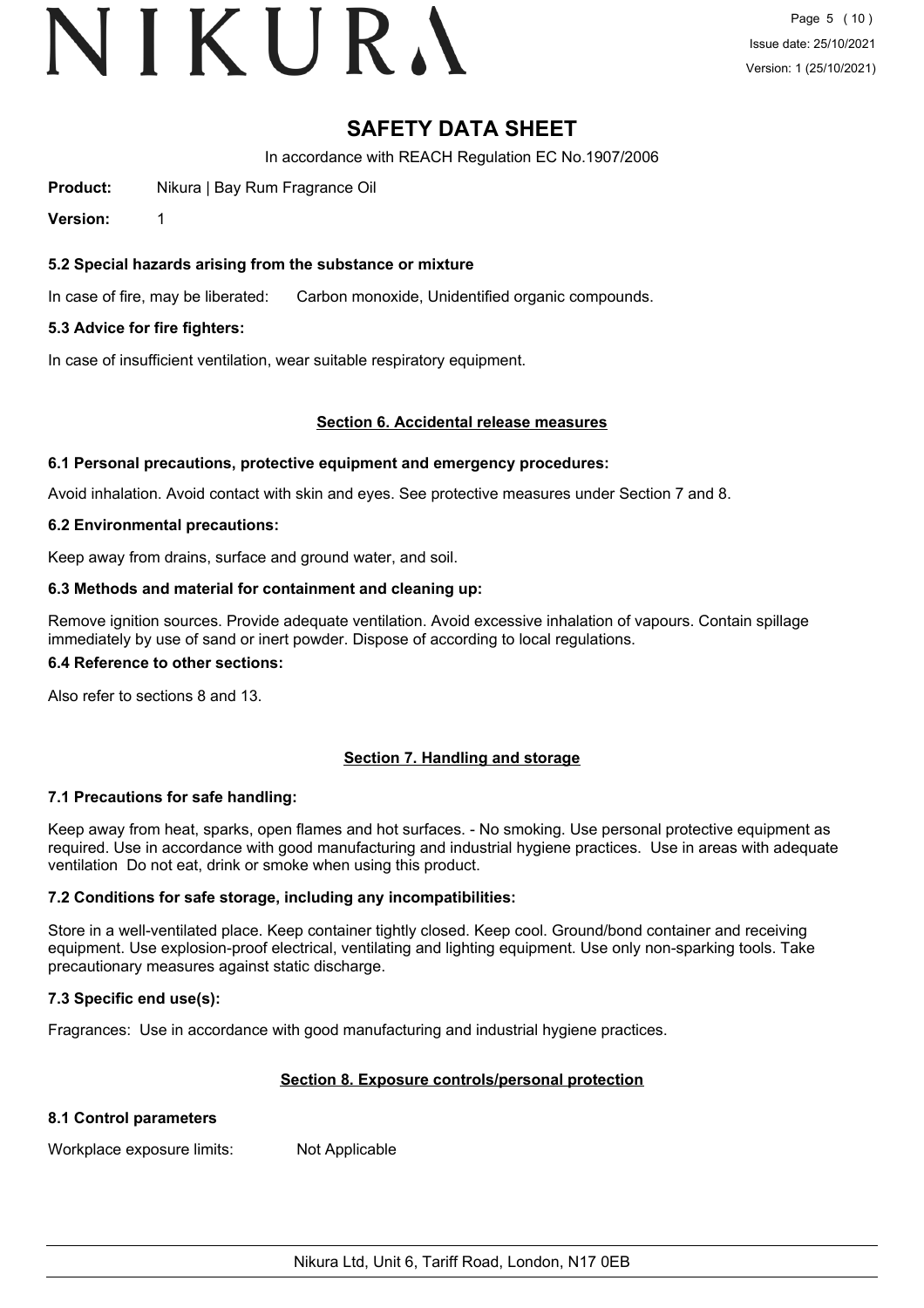# **SAFETY DATA SHEET**

In accordance with REACH Regulation EC No.1907/2006

**Product:** Nikura | Bay Rum Fragrance Oil

**Version:** 1

**8.2 Exposure Controls**

#### **Eye / Skin Protection**

Wear protective gloves/eye protection/face protection

#### **Respiratory Protection**

Under normal conditions of use and where adequate ventilation is available to prevent build up of excessive vapour, this material should not require special engineering controls. However, in conditions of high or prolonged use, or high temperature or other conditions which increase exposure, the following engineering controls can be used to minimise exposure to personnel: a) Increase ventilation of the area with local exhaust ventilation. b) Personnel can use an approved, appropriately fitted respirator with organic vapour cartridge or canisters and particulate filters. c) Use closed systems for transferring and processing this material.

Also refer to Sections 2 and 7.

### **Section 9. Physical and chemical properties**

### **9.1 Information on basic physical and chemical properties**

| Appearance:                                   | Not determined                               |
|-----------------------------------------------|----------------------------------------------|
| Odour:                                        | Not determined                               |
| <b>Odour threshold:</b>                       | Not determined                               |
| pH:                                           | Not determined                               |
| Melting point / freezing point:               | Not determined                               |
| Initial boiling point / range:                | Not determined                               |
| Flash point:                                  | 83 °C                                        |
| <b>Evaporation rate:</b>                      | Not determined                               |
| Flammability (solid, gas):                    | Not determined                               |
| Upper/lower flammability or explosive limits: | Product does not present an explosion hazard |
| Vapour pressure:                              | Not determined                               |
| Vapour density:                               | Not determined                               |
| <b>Relative density:</b>                      | Not determined                               |
| Solubility(ies):                              | Not determined                               |
| Partition coefficient: n-octanol/water:       | Not determined                               |
| Auto-ignition temperature:                    | Not determined                               |
| <b>Decomposition temperature:</b>             | Not determined                               |
| <b>Viscosity:</b>                             | Not determined                               |
| <b>Explosive properties:</b>                  | Not expected                                 |
| <b>Oxidising properties:</b>                  | Not expected                                 |
| 9.2 Other information:                        | None available                               |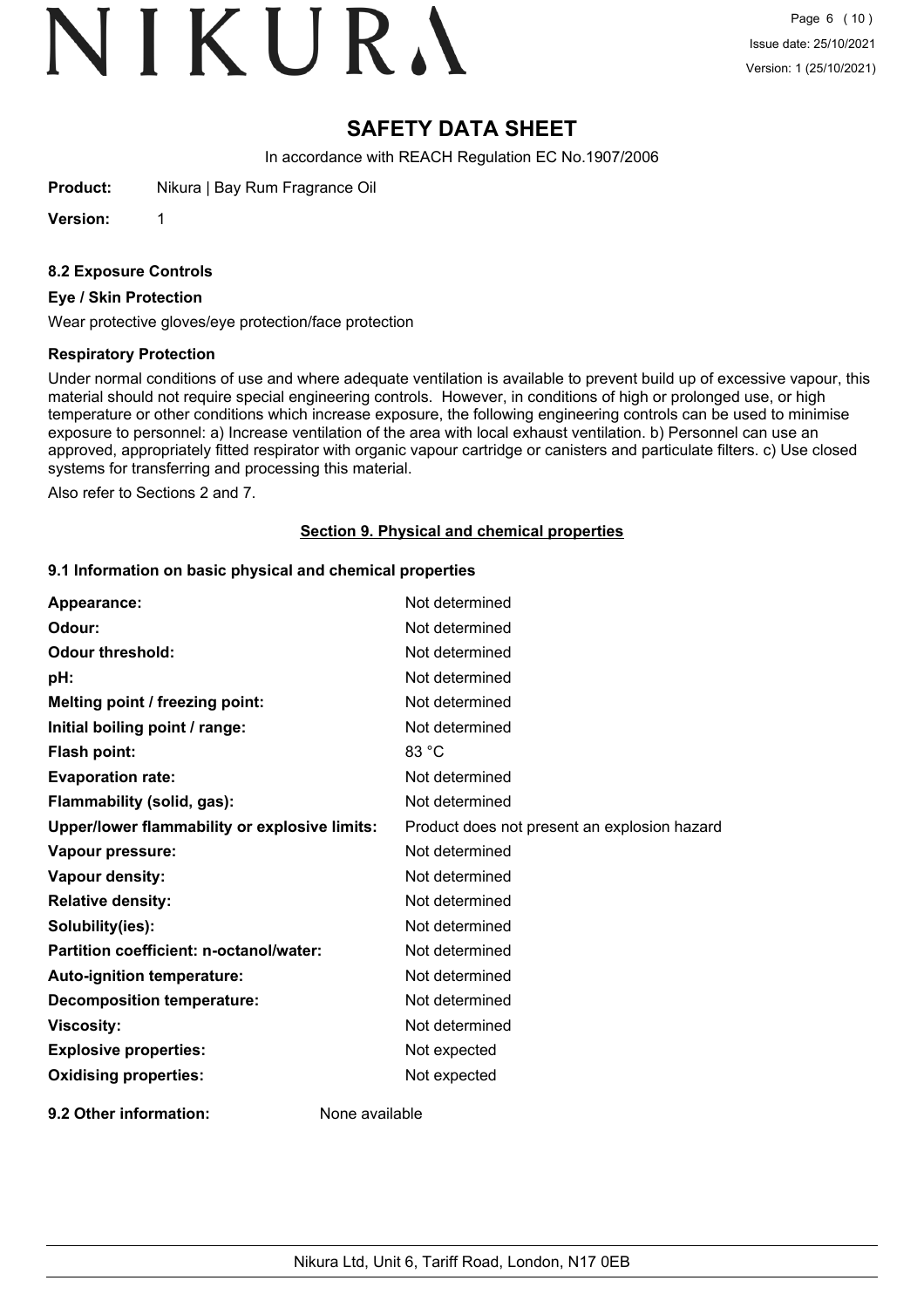# **SAFETY DATA SHEET**

In accordance with REACH Regulation EC No.1907/2006

**Product:** Nikura | Bay Rum Fragrance Oil

**Version:** 1

# **Section 10. Stability and reactivity**

## **10.1 Reactivity:**

Presents no significant reactivity hazard, by itself or in contact with water.

# **10.2 Chemical stability:**

Good stability under normal storage conditions.

# **10.3 Possibility of hazardous reactions:**

Not expected under normal conditions of use.

**10.4 Conditions to avoid:**

Avoid extreme heat.

# **10.5 Incompatible materials:**

Avoid contact with strong acids, alkalis or oxidising agents.

# **10.6 Hazardous decomposition products:**

Not expected.

# **Section 11. Toxicological information**

# **11.1 Information on toxicological effects**

This mixture has not been tested as a whole for health effects. The health effects have been calculated using the methods outlined in Regulation (EC) No 1272/2008 (CLP).

| <b>Acute Toxicity:</b>                    | Based on available data the classification criteria are not met. |
|-------------------------------------------|------------------------------------------------------------------|
| <b>Acute Toxicity Oral</b>                | 4244                                                             |
| <b>Acute Toxicity Dermal</b>              | Not Applicable                                                   |
| <b>Acute Toxicity Inhalation</b>          | Not Available                                                    |
| <b>Skin corrosion/irritation:</b>         | Skin Corrosion / Irritation Category 2                           |
| Serious eye damage/irritation:            | Eye Damage / Irritation Category 1                               |
| <b>Respiratory or skin sensitisation:</b> | Sensitization - Skin Category 1                                  |
| Germ cell mutagenicity:                   | Based on available data the classification criteria are not met. |
| <b>Carcinogenicity:</b>                   | Based on available data the classification criteria are not met. |
| <b>Reproductive toxicity:</b>             | Based on available data the classification criteria are not met. |
| <b>STOT-single exposure:</b>              | Based on available data the classification criteria are not met. |
| <b>STOT-repeated exposure:</b>            | Based on available data the classification criteria are not met. |
| <b>Aspiration hazard:</b>                 | Based on available data the classification criteria are not met. |

### **Information about hazardous ingredients in the mixture**

| Ingredient       | <b>CAS</b> | EC        | <b>LD50/ATE Oral</b> | LD50/ATE<br><b>Dermal</b> | <b>LC50/ATE</b><br><b>Inhalation</b> | <b>LC50</b><br><b>Route</b> |
|------------------|------------|-----------|----------------------|---------------------------|--------------------------------------|-----------------------------|
| <b>ICoumarin</b> | 91-64-5    | 202-086-7 | 500                  | Not available             | Not available                        | <b>INot</b><br>lavailable   |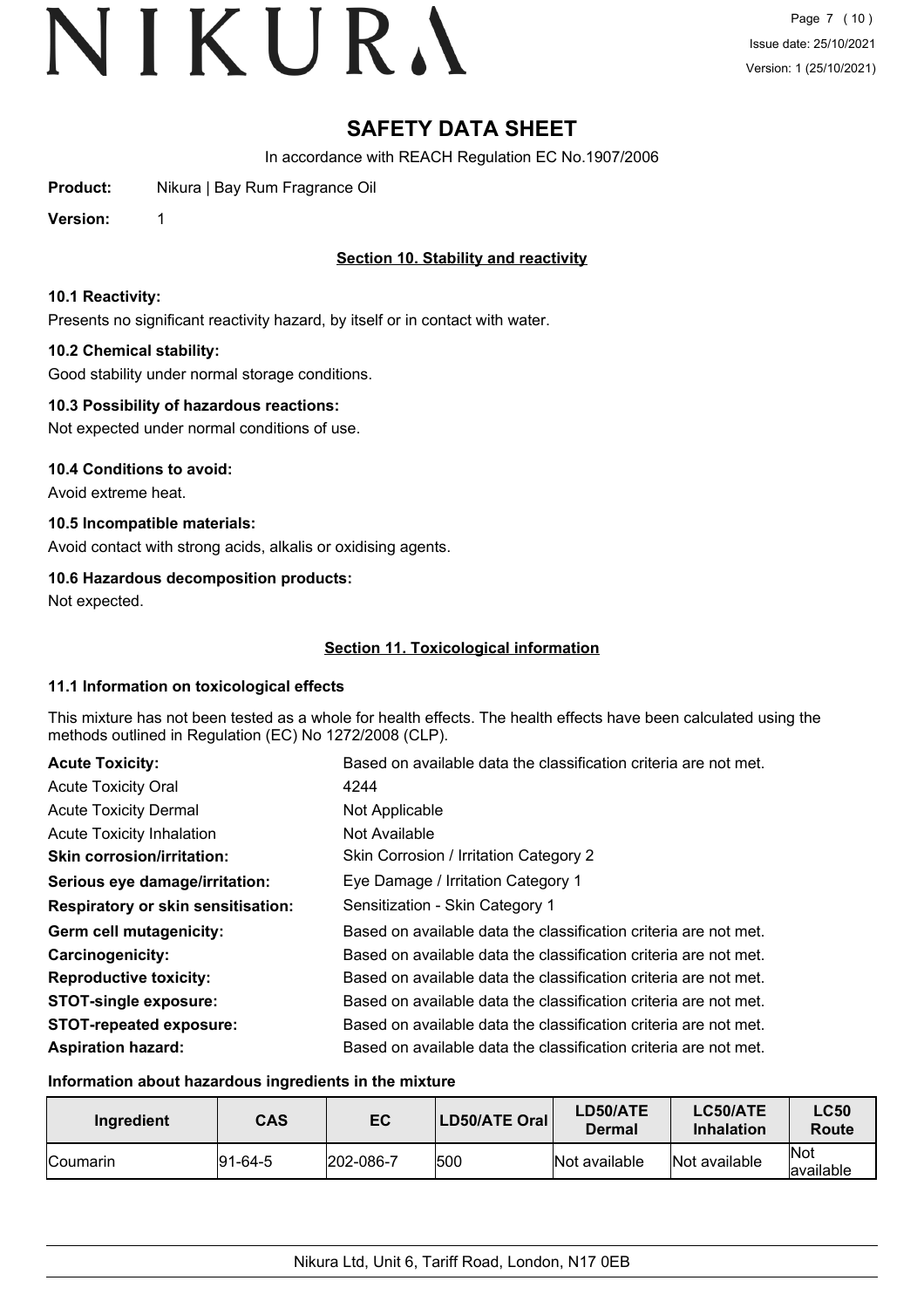# **SAFETY DATA SHEET**

In accordance with REACH Regulation EC No.1907/2006

**Product:** Nikura | Bay Rum Fragrance Oil

**Version:** 1

Refer to Sections 2 and 3 for additional information.

# **Section 12. Ecological information**

# **12.1 Toxicity:**

Very toxic to aquatic life with long lasting effects.

- **12.2 Persistence and degradability:** Not available
- **12.3 Bioaccumulative potential:** Not available
- **12.4 Mobility in soil:** Not available

**12.5 Results of PBT and vPvB assessment:**

This substance does not meet the PBT/vPvB criteria of REACH, annex XIII.

**12.6 Other adverse effects:** Not available

# **Section 13. Disposal considerations**

# **13.1 Waste treatment methods:**

Dispose of in accordance with local regulations. Avoid disposing into drainage systems and into the environment. Empty containers should be taken to an approved waste handling site for recycling or disposal.

### **Section 14. Transport information**

| 14.1 UN number:                           | UN3082                                                                                                                                                    |
|-------------------------------------------|-----------------------------------------------------------------------------------------------------------------------------------------------------------|
| 14.2 UN Proper Shipping Name:             | ENVIRONMENTALLY HAZARDOUS SUBSTANCE, LIQUID, N.O.S.<br>$(1,3,4,6,7,8$ -Hexahydro-4,6,6,7,8,8-hexamethylcyclopenta-gamma-2-<br>benzopyran, Acetyl cedrene) |
| 14.3 Transport hazard class(es):          | 9                                                                                                                                                         |
| <b>Sub Risk:</b>                          |                                                                                                                                                           |
| 14.4. Packing Group:                      | Ш                                                                                                                                                         |
| <b>14.5 Environmental hazards:</b>        | This is an environmentally hazardous substance.                                                                                                           |
| <b>14.6 Special precautions for user:</b> | None additional                                                                                                                                           |
|                                           | 14.7 Transport in bulk according to Annex II of MARPOL73/78 and the IBC Code:                                                                             |

Not applicable

# **Section 15. Regulatory information**

**15.1 Safety, health and environmental regulations/legislation specific for the substance or mixture** None additional

### **15.2 Chemical Safety Assessment**

A Chemical Safety Assessment has not been carried out for this product.

# **Section 16. Other information**

**Concentration % Limits:** EH A1=78.81% EH C1=93.51% EH C2=9.28% EH C3=0.92367652% EH C4=61.62% SCI 2=25.44% EDI 1=84.60% EDI 2=15.89% SS 1=5.82%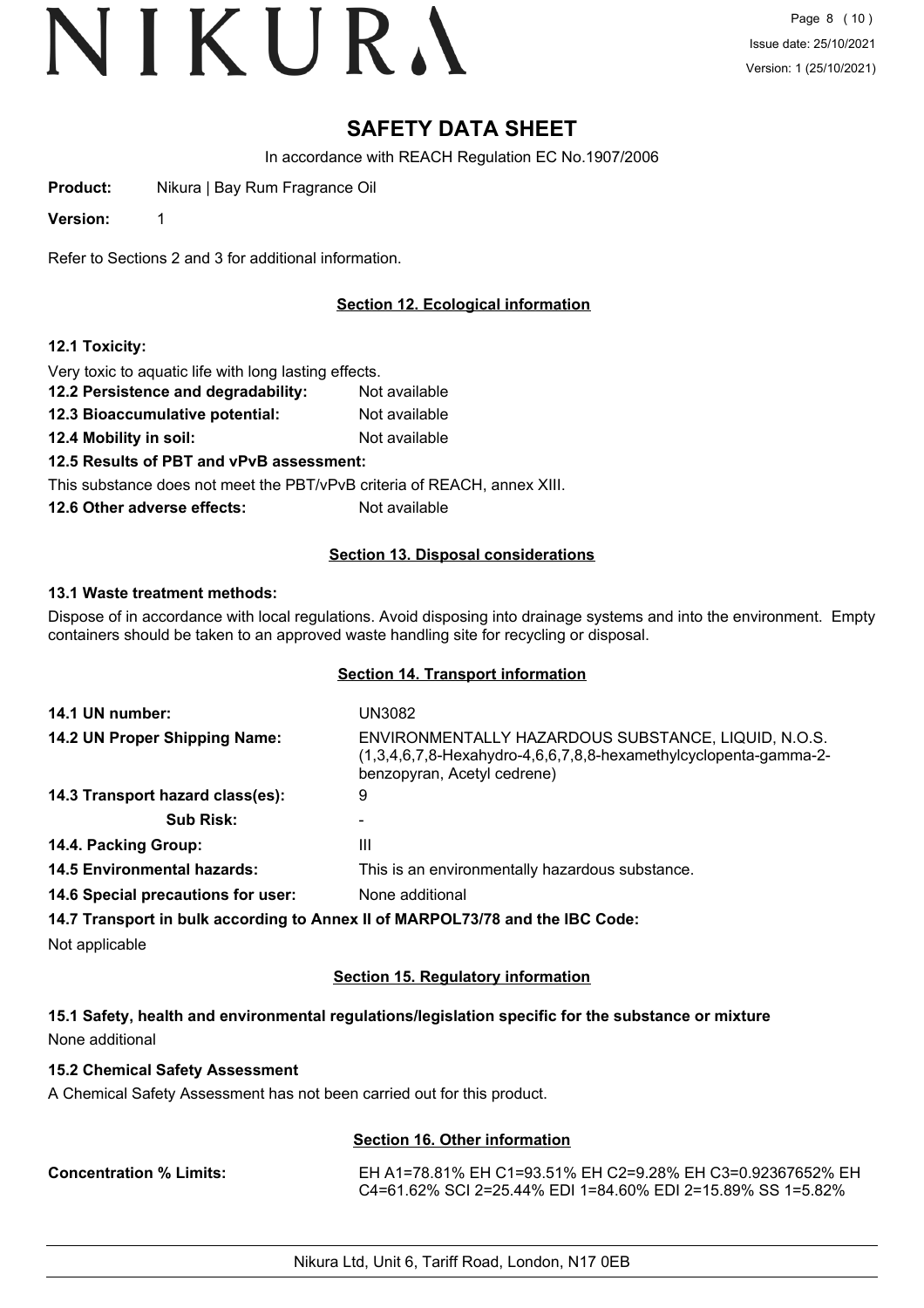# **SAFETY DATA SHEET**

In accordance with REACH Regulation EC No.1907/2006

**Product:** Nikura | Bay Rum Fragrance Oil

**Version:** 1

**Total Fractional Values:** EH A1=1.27 EH C1=1.07 EH C2=10.78 EH C3=108.26 EH C4=1.62 SCI 2=3.93 EDI 1=1.18 EDI 2=6.29 SS 1=17.19

### **Key to revisions:**

Not applicable

### **Key to abbreviations:**

| <b>Abbreviation</b> | <b>Meaning</b>                                                            |
|---------------------|---------------------------------------------------------------------------|
| Acute Tox. 4        | Acute Toxicity - Oral Category 4                                          |
| Aquatic Acute 1     | Hazardous to the Aquatic Environment - Acute Hazard Category 1            |
| Aquatic Chronic 1   | Hazardous to the Aquatic Environment - Long-term Hazard Category 1        |
| Aquatic Chronic 2   | Hazardous to the Aquatic Environment - Long-term Hazard Category 2        |
| Aquatic Chronic 3   | Hazardous to the Aquatic Environment - Long-term Hazard Category 3        |
| Aquatic Chronic 4   | Hazardous to the Aquatic Environment - Long-term Hazard Category 4        |
| Asp. Tox 1          | <b>Aspiration Hazard Category 1</b>                                       |
| Eye Dam. 1          | Eye Damage / Irritation Category 1                                        |
| Eye Irrit. 2        | Eye Damage / Irritation Category 2                                        |
| Flam. Liq. 3        | Flammable Liquid, Hazard Category 3                                       |
| H226                | Flammable liquid and vapour.                                              |
| H302                | Harmful if swallowed.                                                     |
| H304                | May be fatal if swallowed and enters airways.                             |
| H315                | Causes skin irritation.                                                   |
| H317                | May cause an allergic skin reaction.                                      |
| H318                | Causes serious eye damage.                                                |
| H319                | Causes serious eye irritation.                                            |
| H361                | Suspected of damaging fertility or the unborn child (exposure route).     |
| H400                | Very toxic to aquatic life.                                               |
| H410                | Very toxic to aquatic life with long lasting effects.                     |
| H411                | Toxic to aquatic life with long lasting effects.                          |
| H412                | Harmful to aquatic life with long lasting effects.                        |
| H413                | May cause long lasting harmful effects to aquatic life.                   |
| P202                | Do not handle until all safety precautions have been read and understood. |
| P210                | Keep away from heat, sparks, open flames and hot surfaces. - No smoking.  |
| P233                | Keep container tightly closed.                                            |
| P240                | Ground/bond container and receiving equipment.                            |
| P241                | Use explosion-proof electrical, ventilating and lighting equipment.       |
| P242                | Use only non-sparking tools.                                              |
| P243                | Take precautionary measures against static discharge.                     |
| P261                | Avoid breathing vapour or dust.                                           |
| P <sub>264</sub>    | Wash hands and other contacted skin thoroughly after handling.            |
| P270                | Do not eat, drink or smoke when using this product.                       |
| P272                | Contaminated work clothing should not be allowed out of the workplace.    |